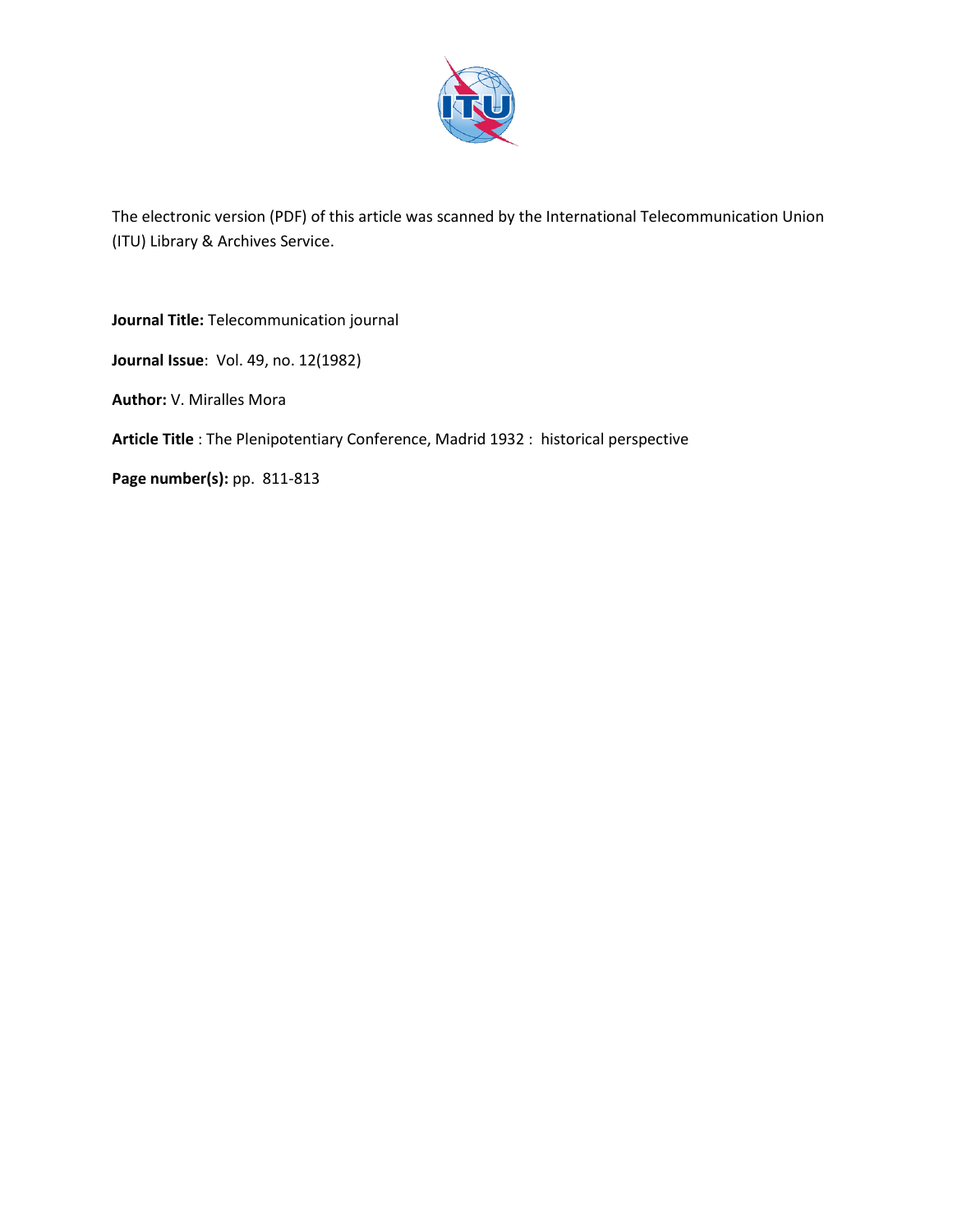# **The Plenipotentiary Conference, Madrid 1932 Historical perspective**



by

V. MIRALLES MORA

Technical Adviser to the Government Representatives with the Compañía Telefónica Nacional de España Madrid

### Introduction

IT is now 50 years since the Final Acts<br>of the International Telecommunica-<br>tion Convention was signed in Madrid of the International Telecommunication Convention were signed in Madrid on 9 December 1932 by 167 representatives of the 80 countries and territories accredited to the Plenipotentiary Conference. On the next day, 10 December, the Telegraph Regulations and the Final Protocol thereto, which were annexed to the Convention, were also signed.

This was not only the culmination of the long series of meetings which had begun on 3 September of that year, but also a milestone in the progress of international telecommunications and the bodies concerned with co-operation in that field; this had begun in 1855 with the setting up of the Western European Telegraph Union, to which five countries belonged, and in 1865 had taken a step forward with the establishment of the International Telegraph Union, the precursor of the present International Telecommunication Union, which adopted the first Convention and Telegraph Regulations.

## The telecommunication situation in 1932

The Plenipotentiary Conference of Madrid, following the Paris Conference of 1925 and the Radiotelegraph Conference of Washington, 1927, was awaited with tremendous interest because it was to consider the strides that had been made in telecommunication systems over the past few years, particularly in radio techniques, which had been fully incorporated into the existing services, with the result that delegates to the XHIth International Telegraph Conference and to the IVth International Radiotelegraph Conference were meeting simultaneously in Madrid.

Indeed, the progress made and the growing scope and expansion of services were spectacular for the times, even if they seem almost deliciously primitive to today's expert or even to the private user.

The oldest of the services, telegraphy, which like all the others was experiencing a fall in traffic as a result of the profound economic crisis of the time, was nevertheless employing the latest frequency division multiplex systems and benefiting from the advances in telephone carrier transmission and the laying of underground and even submarine telephone cables for reliable direct communications over long distances. Radiotelegraphy, initially developed for the maritime mobile service and subsequently extended to the aeronautical services, had become firmly entrenched in the public telegraph services, with such circuits as those between London and Sydney (17 000 km) and between Madrid and Santiago de Chile (10600 km). Then again, there was growing use of easy-to-handle start-stop equipment, which did away with the need for specialized operators, and in August 1932 the British Administration had even inaugu-



*The Madrid Communications Palace at which some of the 1932 Plenipotentiary Con ference meetings took place*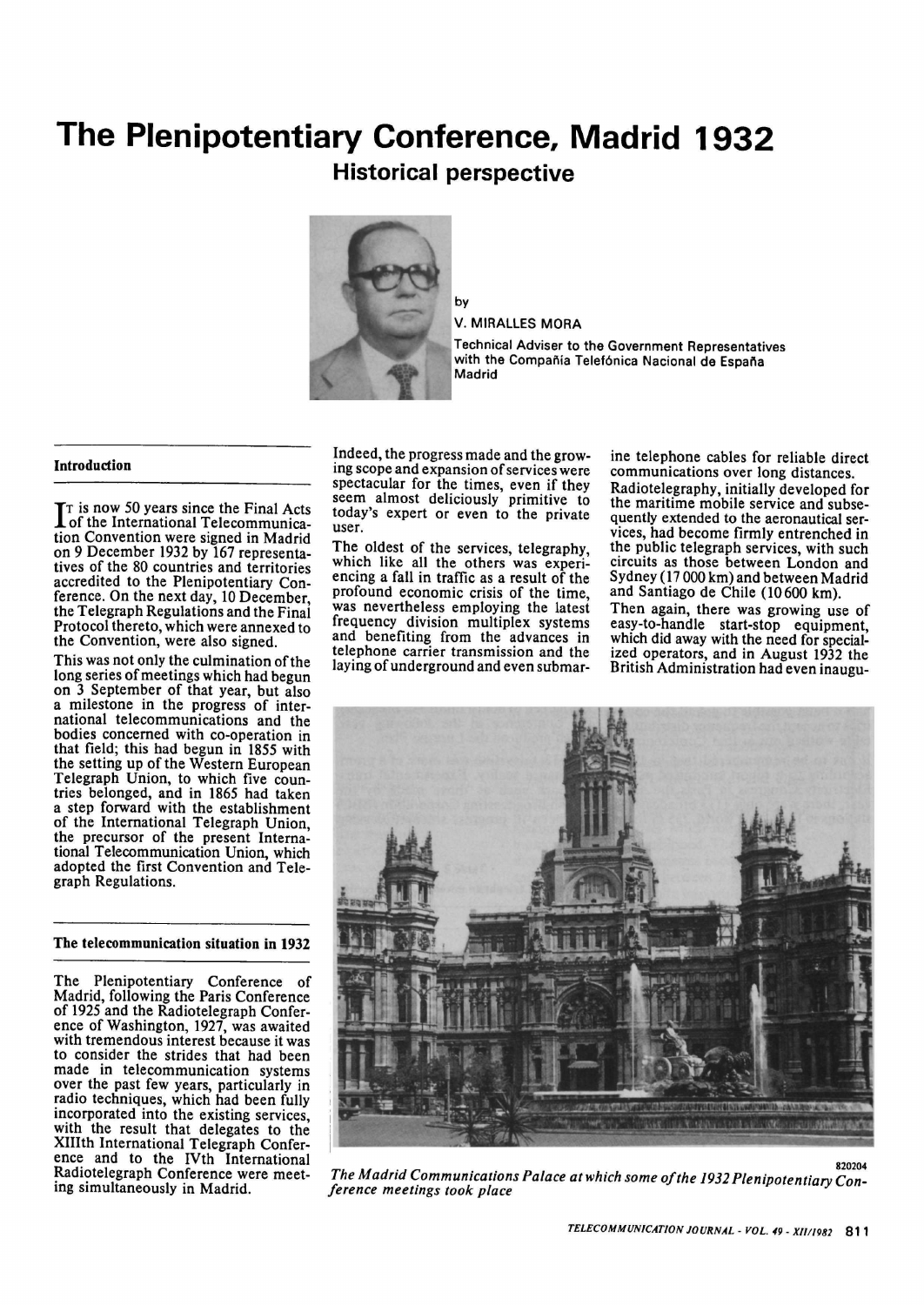rated a start-stop public subscriber service, which it christened "telex".

What is more, telegraphy was providing major services for aeronautics, another technique which was making giant strides at the time, and the shortcomings of radiocommunications between airports were being made good by overland links incorporating teleprinters; by 1932 these extended to Copenhagen and Malmo in the north, to Geneva and Zurich in the south, to Gleiwitz and Prague in the east and to Brussels and Amsterdam in the west.

Telephotography was not only a reality within individual continents, with many circuits established in Europe and North America, but a number of intercontinental links were operating between the United States and various European countries.

## Radiocommunications

The explosion in broadcasting, combined with the expansion of other radio services for public correspondence such as those already mentioned, made radiocommunications one of the most thorny subjects before the Madrid Conference, owing to the large amount of interference being caused, the need for new frequencies and the fact that the Additional Radio Regulations of 1927 had not been signed by some of the countries attending the Washington Conference, including the United States and Canada; nor had it been possible to get all the countries to accept the frequency distribution table worked out at that Conference.

It has to be remembered that in 1932, according to a report submitted at the Electricity Congress in Paris the same year, there were only 1113 broadcasting stations in the whole world, 235 of them

Table 1 Significant figures on world telephone development

| region  | number of telephones |           |          |            |             |  |  |
|---------|----------------------|-----------|----------|------------|-------------|--|--|
|         | 1882                 | 1900      | 1932     | 1950       | 1982*       |  |  |
| Africa  |                      |           | 238000   | 805600     | 6366000     |  |  |
| America | 72500                | 1 100 000 | 21824900 | 45 604 600 | 228 090 000 |  |  |
| Asia    |                      |           | 1303000  | 2468400    | 85 745 000  |  |  |
| Europe  | 13400                | 803000    | 10921900 | 20 299 000 | 200 000 000 |  |  |
| Oceania |                      |           | 682 200  | 1522400    | 10 135 000  |  |  |

Estimates.

in Europe and 771 in America, with a combined antenna power of 4000 kW, 2600 kW being emitted by European stations. There were an estimated 35 million receivers, the latest advances including automatic volume control and the use of space diversity for reducing fading in distant broadcasts. The sensitivity and selectivity of commercial receivers had also been improved.

The Plenipotentiary Conference of Madrid added to the Convention a new chapter on radiocommunications, adopted the annexed Radio Regulations, regulated the use of the band 150-1500 kHz (the greatest bone of contention since it was the band used for long- and mediumwave broadcasting), introduced rules for registering the frequencies of new stations and agreed to hold a European Broadcasting Conference in the following year, which produced the Lucerne Plan.

In 1932, television was more of a promise than a reality. Experimental transmissions such as those made by the British Broadcasting Corporation (BBC) had been in progress since 1929 using Baird's mechanical scanner system and the French had introduced the so-called "visiotelephony" service, in which people speaking on the telephone could see each other. But it was still to be some time before advances in electronic systems, developed from 1929 onwards with the iconoscope and the cathode-ray kinescope, were to enable the first regular television services to be introduced in Germany and Great Britain around 1935-1936.

#### Telephony

By 1932, automatic switching was well established and covered 70% of subscribers in such countries as Germany and Austria. The number of telephones installed throughout the world amounted to 35 million on 1 January 1932, including 19.6 million in the United States and 10.9 million in Europe, but only 238 000 in Africa. Table 1 gives a few significant figures on world telephone development.

| Table 2                                                           |  |  |  |  |  |  |  |
|-------------------------------------------------------------------|--|--|--|--|--|--|--|
| Significant figures on telephone development in certain countries |  |  |  |  |  |  |  |

|                      | 1 January 1932                       |                         |                         | 1 January 1981                       |                         |                         |  |
|----------------------|--------------------------------------|-------------------------|-------------------------|--------------------------------------|-------------------------|-------------------------|--|
| country              | telephones<br>per<br>100 inhabitants | degree of<br>automation | number of<br>telephones | telephones<br>per<br>100 inhabitants | degree of<br>automation | number of<br>telephones |  |
| Germany              | 4.5                                  | 70.4                    | 2960401                 | 46.38                                | 100                     | 28 5 53 6 22            |  |
| Spain                | 1.1                                  | 63.4                    | 270 542                 | 31.64                                | 97.8                    | 11844623                |  |
| France               | 3.1                                  | 30.4                    | 1292754                 | 45.96                                | 100                     | 24 68 6 319             |  |
| <b>Great Britain</b> | 4.6                                  | 34.5                    | 2 109 695               | 49.71                                | 100                     | 27 783 534*             |  |
| Sweden               | 9.1                                  | 24.5                    | 563337                  | 79.67                                | 100                     | 6620487                 |  |
| <b>USSR</b>          | 0.3                                  | 13.1                    | 569 111                 | 8.90                                 | 98.6                    | 23 707 000              |  |
| Japan                | 1.5                                  | 17.1                    | 965390                  | 48.20                                | 99.7                    | 56 284 139*             |  |
| <b>United States</b> | 15.6                                 |                         | 19602000                | 79.26                                | 100                     | 180424000               |  |

•Data for 31 March 1981.